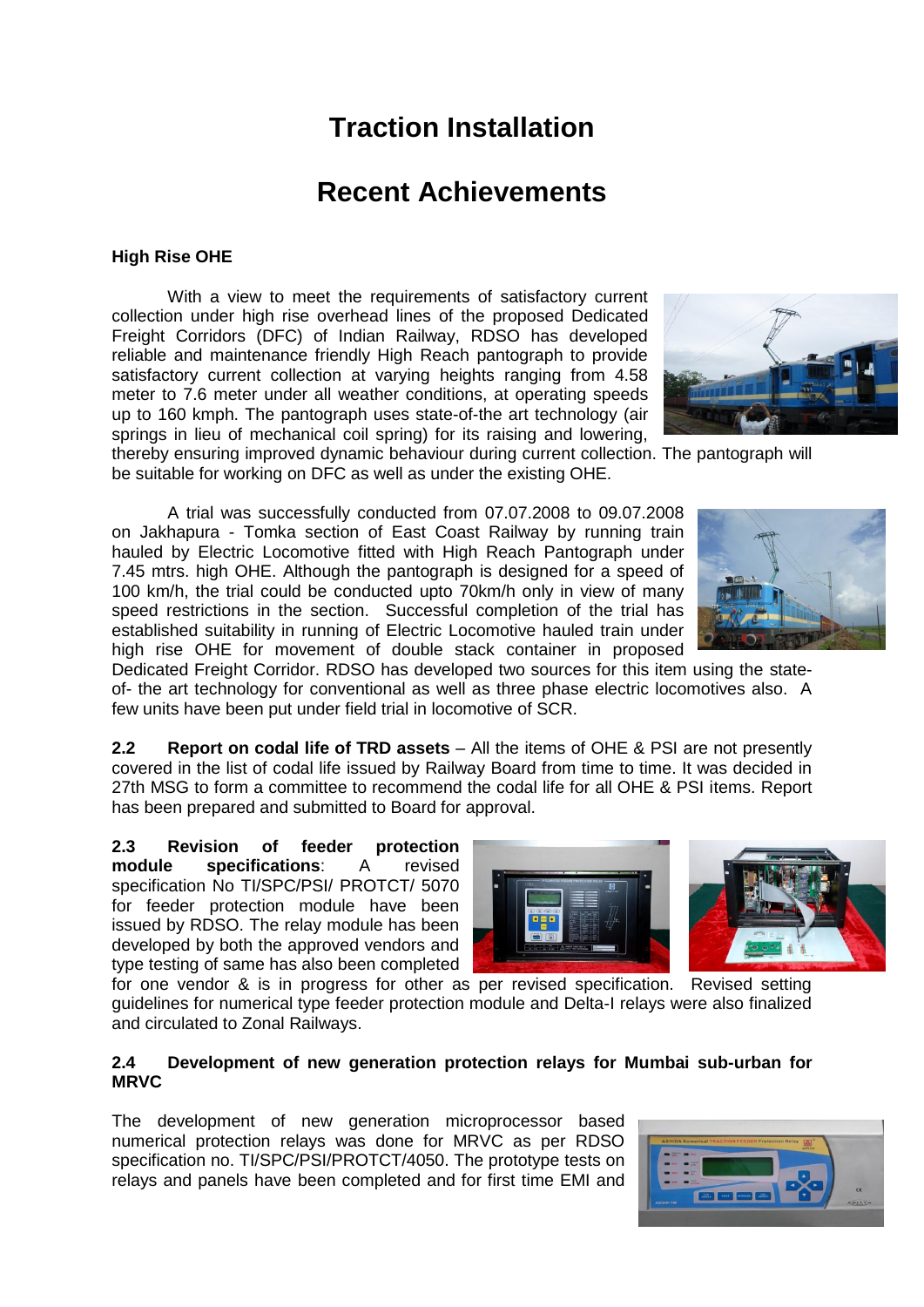EMC tests as per IEC specifications have been carried out on all the numerical relays. The new features that will be available on IR for the first time will be, microprocessor based numerical protection modules for transformer protection, reverse power flow relays, extensive communication & memory usage on all relays, synchro-check relays and bus bar protection scheme apart from parallel operation of TSS in sub-urban areas.

The relays and panels are presently under commissioning at all the traction sub stations between CCG-VR section of Mumbai.

## **2.5 Developed specification of Stainless Steel Wire Rope & ATD (pulley) to improve reliability**

27.7% of the total OHE failures pertain to Stainless Steel Wire Rope & ATD. RDSO conducted detailed study of standards pertaining to ATDs & practices being adopted by DMRC & Foreign Railways and found that pulley groove radius of ATDs used on IR is nearly 50% more than groove radius i.e. much higher than the value being adopted else where. Accordingly, RDSO revised specification & drawing of 3–pulley ATD by modifying the pulley groove profile.



Besides, SS wire rope of different compositions were subjected to endurance tests & based upon outcome of tests, revised specification of SS wire rope have been issued. Endurance tests were carried out with ATD and wire rope manufactured as per RDSO revised specification and the results indicates improvement in service life of wire rope by more than 4-times.

## **2.6 Power Quality aspects to 25 kV Traction supply**

 The electricity Act 2003 which has been introduced recently has specified the obligation for licensees as per Section 79(i) Para (h) &(i) that Central Commission has to specify and enforce the standards with respect to quality, continuity and reliability of services by licensees as specified by the grid code having regard to grid standards. Finally a report on monitoring of power quality parameters has been circulated to Railways.

## **2.7 Revised specification of porcelain insulator to improve reliability**

To address the problem of insulator failures, RDSO has conducted in house study based on the failure analysis, Laboratory test results of RDSO and study conducted by IT/BHU and CPRI/Bangalore. RDSO has further discussed and deliberated the various aspects and issues with CORE, Railways and manufacturers and accordingly has revised the specification for porcelain insulator and same has been issued vide this office letter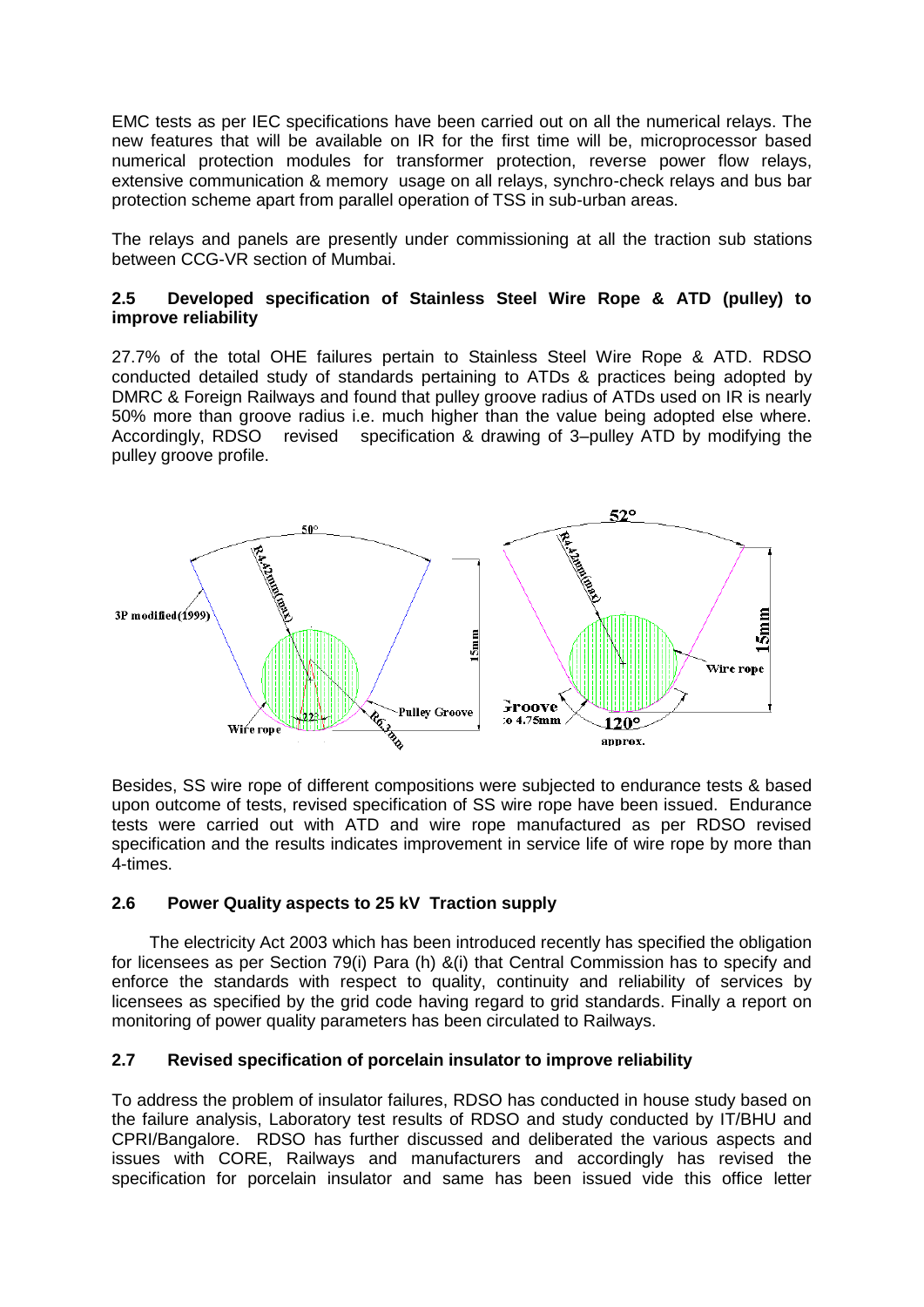No.TI/OHE/INS/GENL/07. Insulator manufactured as per revised specification is expected to improve the reliability of insulators manifold.

Prototype tests on revised specification were carried out in 2008 & results are very encouraging, The % improvement in the mechanical properties may be seen from the following graph:





1600 mm creepage path composite insulator

## **2.8 Development of Insulator for very heavy polluted Zones**

Very high creepage distance i.e. 31 mm/kV insulators for use in polluted zones have been approved for manufacture. Prototype testing of two vendors has been successfully completed and the insulator are under field trail..

## **2.9 Development of 30 MVA transformers**

30MVA, ONAN transformer with on load tap changer traction transformer has been developed by AREVA & EMCO. RDSO has carried out Prototype tests successfully. Both type of transformers have been dispatched to Mumbai for commissioning.





## **2.10 Development of Motorized Isolators**

RDSO has developed & issued the specifications for 25 kV motorized isolators in Aug, 2006. These motorized isolators can be used in OHE at stations, yards and sidings as well as at TSS/SSP/SP & are expected to give the flexibility in operation for loading/ unloading in sidings as well as quicker isolation in case of faults.

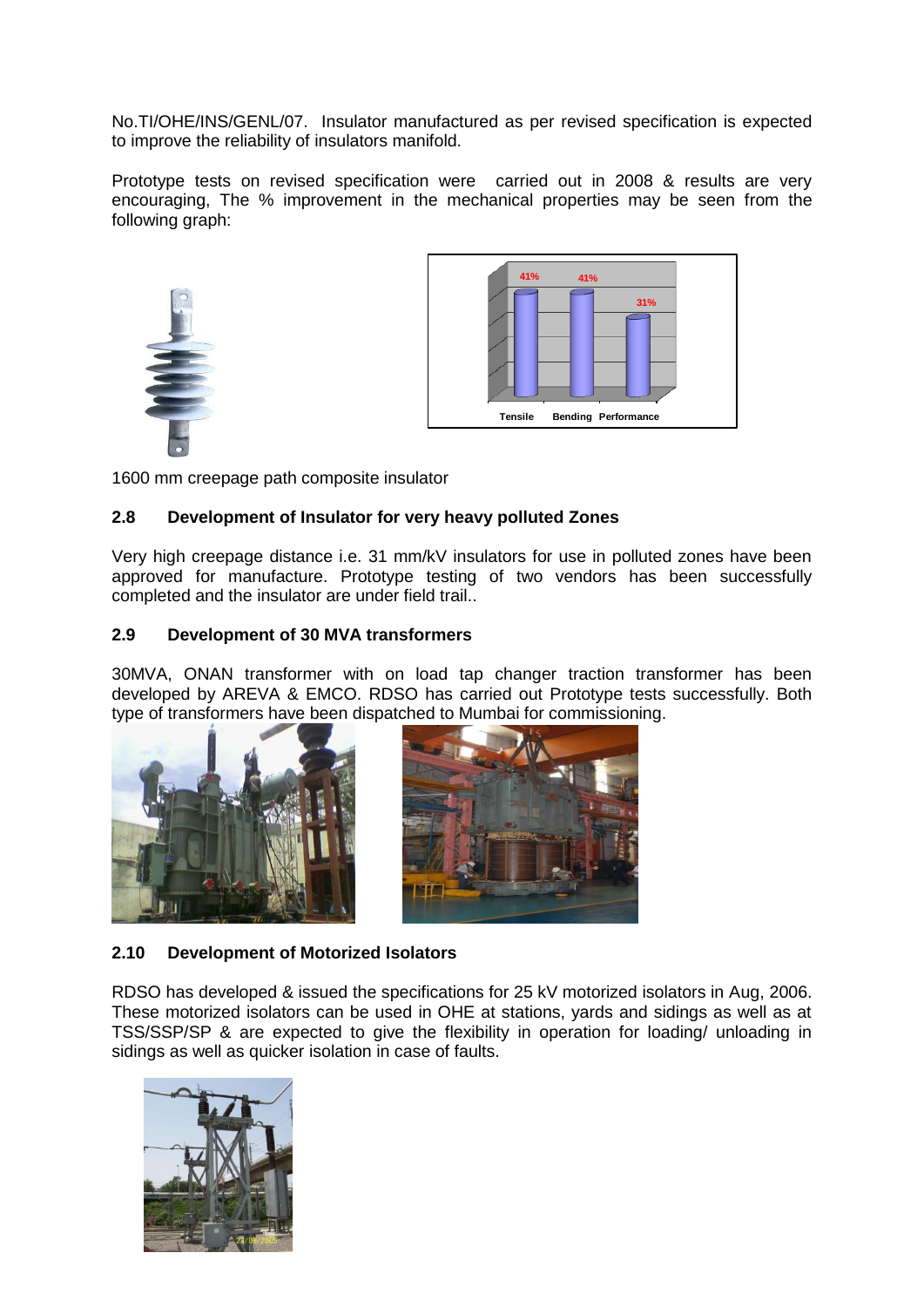## **2.11 Power line crossings (revision of SOD)**

RDSO has proposed modification for power line crossing due to increase in the height of double stack containers. The same has been approved and issued by Railway Board.

## **2.12 Design of 40 meter portal**

RDSO has finalized design of 40 meter R type special portal for Mumbai area to facilitate acdc conversion.

## **2.13 Development of PS class CT & PT for Mumbai area**

5P class CT/PT are used by Indian Railways for 25kV a.c. traction system. However, considering higher fault level and requirement of high accuracy to make the criterion set for fault discrimination in Mumbai sub-urban area, RDSO developed PS class CT/PTs and completed type testing for 25 kV, 110 kV PS class PT&CT for protection of Mumbai area.

## **2.14 Design of OHE for dedicated Freight Corridors (Double stack container with stock height 6810mm) have been prepared with 7.45m contact wire height**



## **3.0 Other milestones**

## **3.1 Mechanized Vehicles for Electrification:**

RDSO has prepared following specifications to facilitate mechanized Electrification works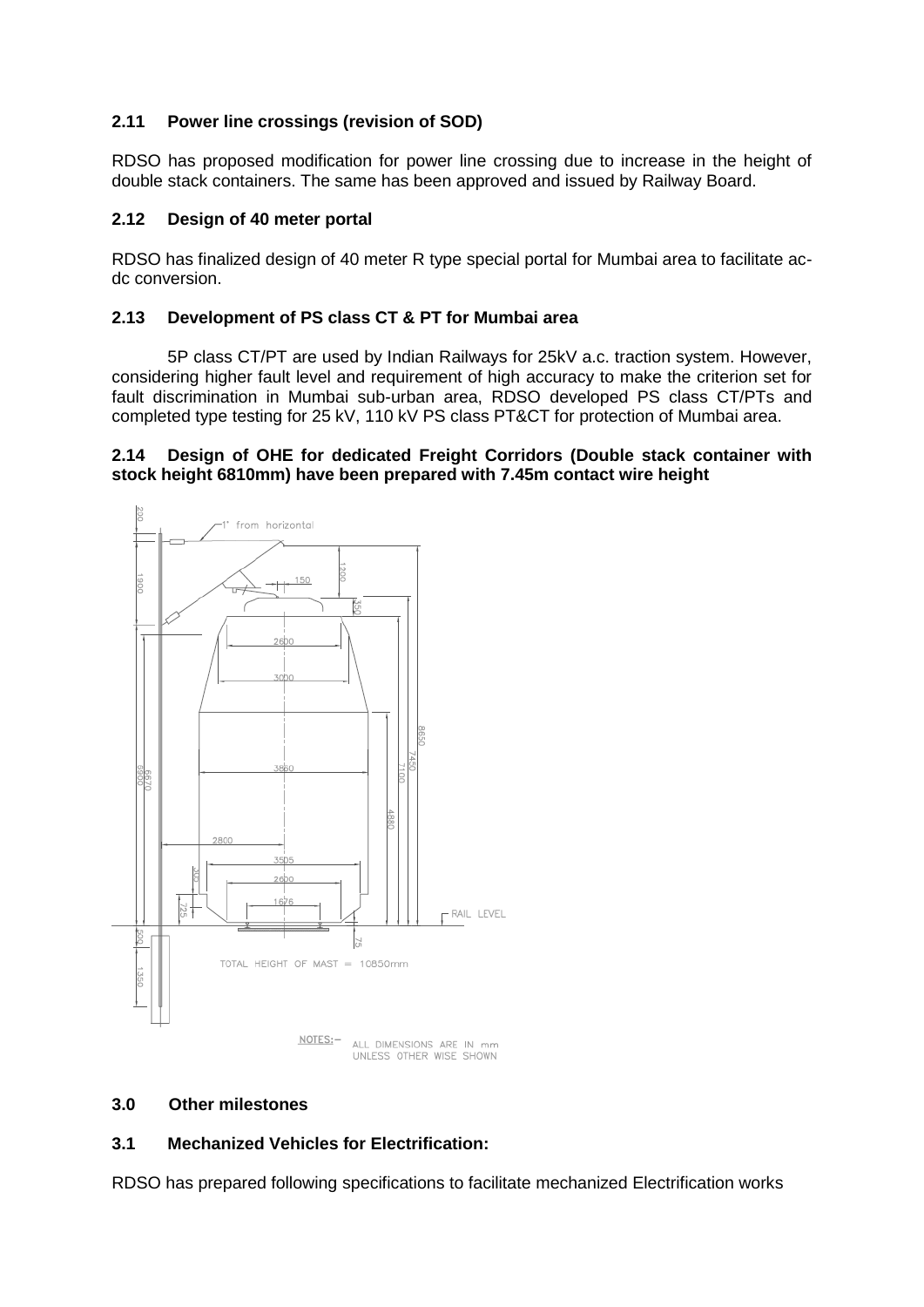- a. Wiring Train
- b. Auger Vehicle
- c. Mast Erection Machine

**3.2 Revised specifications for 4-wheeler & 8-wheeler tower wagon** issued to Zonal Railways.: The specification for 4-wheeler & 8-wheeler tower wagon with hydraulic transmission & mounting of under slung engine has been issued & circulated to Railways.

## **3.3 SCADA system specification for Mumbai area with integration of numerical relays with SCADA.**

RDSO has finalized the specification amendment no.1 (7/09) to RDSO specification no. TI/SPC/RCC/SCADA/1080(9/08) issued on 21.7.2009. for SCADA systems for 25 kV single phase 50 Hz a.c. traction power supply system for Mumbai Area. After approval of Railway Board, the specification has been issued to Central and Western Railways.

## **3.4 Corrosion Resistant Paint System**

Based upon the RDSO"s specification, Board has approved trial of corrosion resistant paint system. Scheme for its trials has been finalized and circulated to concerned Railways.

## **3.5 132/220 kV Underground Cable for transmission line**

The specification has been approved by Board for provision of EHV cables in lieu of over head transmission lines.

**3.6 Relay testing kit for testing** of electromagnetic/static/ microprocessor based numerical relays used for 25kV, ac, 50 Hz, single phase Traction system on Indian Railway. Specification has been issued to all railways after approval of Board.

## **3.7 Gas type ATD**

For critical locations where sufficient room is not available for counter weight installation , Gas Type ATD is proposed to be used as a trial as decided during the  $27<sup>th</sup>$  MSG TRD meeting. RDSO framed specification for this ATD & same has been sent to Eastern Railway in Sept 2008 after approval of Railway Board for conducting trial. Procurement action is being taken by ER.

## **3.8 Control relay panel with all numerical relay**

RDSO has prepared specification for Control & Relay Panel for 25 kV a.c. TSS incorporating numerical type protection relays and issued it to RDSO"s approved manufacturers of Control & Relay panels and relays for development of the same.

M/s ASHIDA, Thane has completed the development and type tested successfully and approved as per the new specification.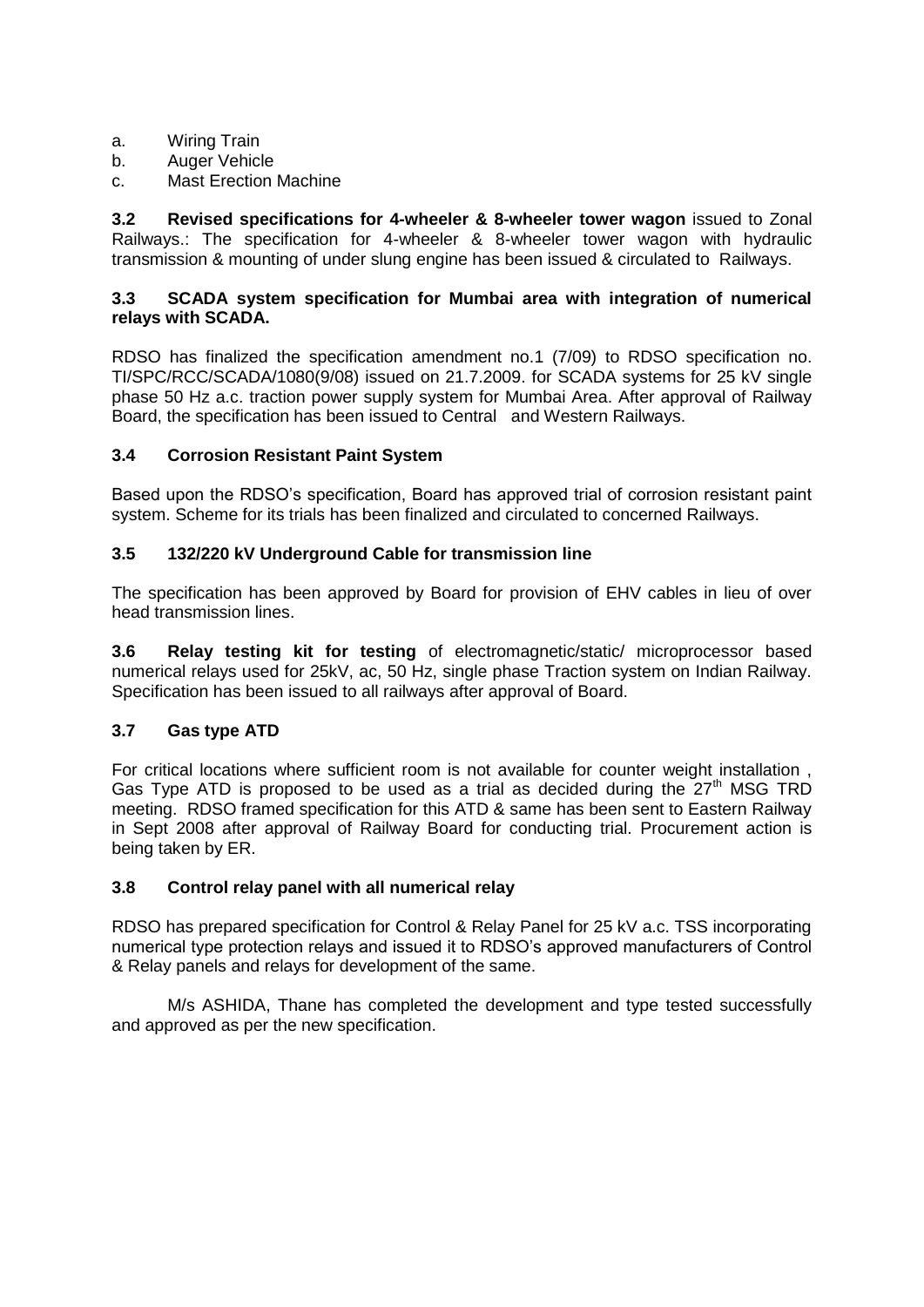

The development of such type of C&R panel by M/s ALIND, TVC is under progress

## **3.9 Modular cantilever system**

Specification has been prepared and sent to Northern Railways after Board"s approval for conducting trials

The advantages are:

- Modular system
- All kinds of support
- For both high load and light weight support
- Compatibility with existing products



## **3.10 8 Wheeler Diesel Electric Tower Wagon**

Specification has been approved and circulated to Zonal Railways.

## **4.0 Reports/General/Maintenance related guidelines issued in recent past:**

4.1 The directorate has prepared report No TI/Report/00075 (09/2008) titled as 'Mechanization of Railway Electrification and Maintenance work' under direction from Railway Board to study the scope for mechanization in Indian Railway Electrification and

maintenance areas. The report highlights various mechanization techniques being adopted by the Railways abroad and the equipment that are available for the construction and maintenance.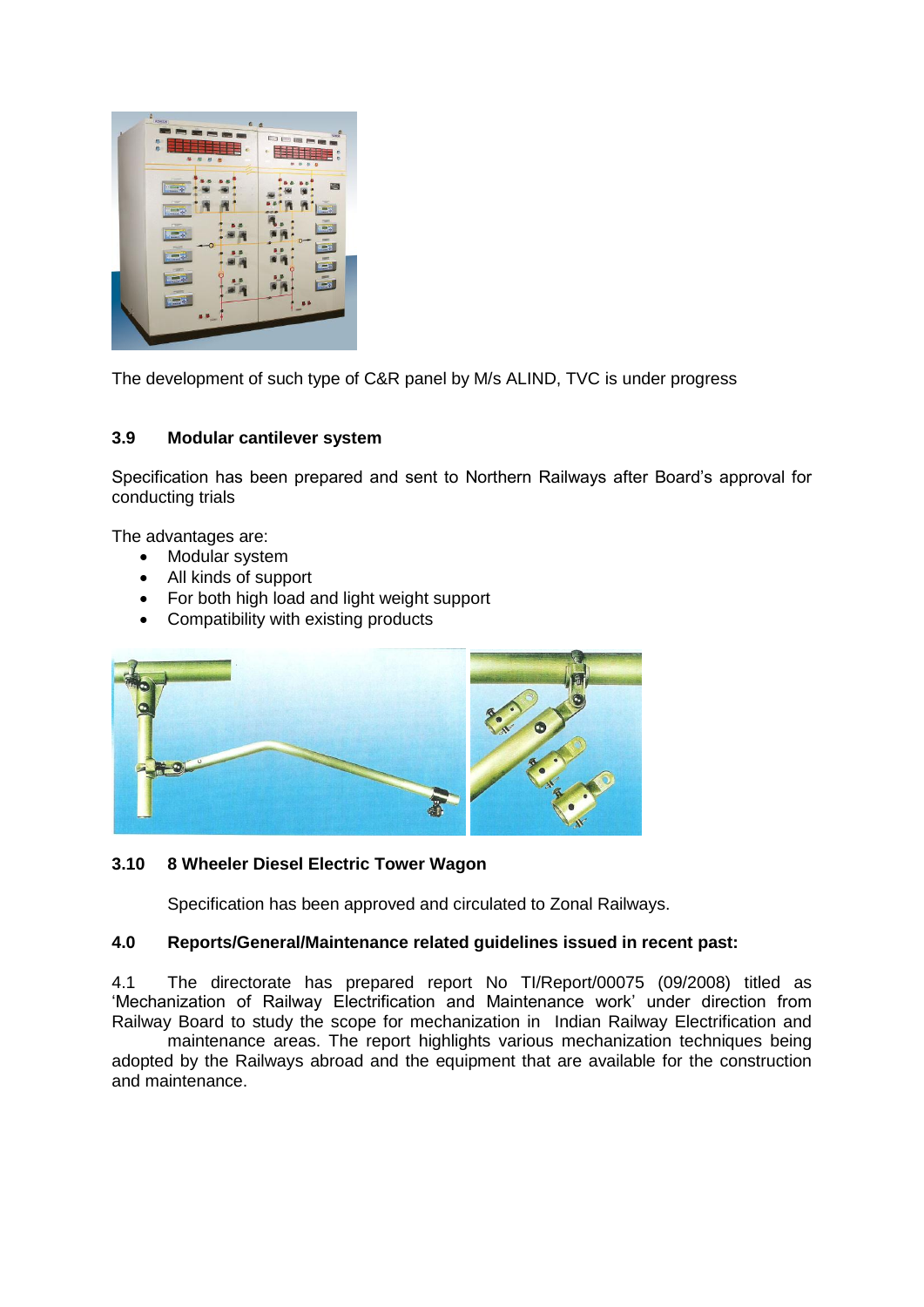

It covers the following areas:-

 Mechanization of foundation laying process including the changes in foundation design required.

- Mechanization in wiring and post wiring activities
- Mechanization requirement in maintenance of running OHE

 Identification of machinery (e.g. Rail-cum-Road vehicle, self propelled wiring train) required for mechanization of works in RE & maintenance of OHE for reduction in time.

## **4.2 Report on High Density Routes**

The blue print for upgradation of High Density Routes to achieve the freight targets of 1100 MT in XI plan has been prepared. It identifies 7 routes which may need upgradation or provision/ augmentation of traction power supply or OHE. To address the issue RDSO has prepared a report detailing guidelines for augmentation.

## **4.3 Guidelines for parallel operation of transformers and its protection**

RDSO has prepared guideline for paralleling of transformer and protection scheme to facilitate augmenting of existing power supply.

## **4.4 Report on the metering practices on ac traction over IR.**

RDSO has issued final Report no. TI/REPORT/PSI/00075 (07/08) on "25 KV Traction Metering Practices on Indian Railways" to IR.

4.5 A report No.TI/REPORT/OHE/00070 on "failures analysis of 25 kV solid core porcelain insulators" has been prepared and circulated to all Zonal Railways.

- 4.6 Use of minimum 1050mm creepage insulators for traction application
- 4.7 Bird guard for transmission line
- 4.8 Anti climbing device for traction mast
- 4.9 SMI for pre installation test of porcelain & composite insulator
- 4.10 Use of 11kV anti fog disc insulator for transmission line

#### **5.0 Important works in progress**

## **5.1 High speed data transfer communication system for SCADA**

The trials of the 9600 bps data transfer speed was undertaken by RDSO to improve the present communication speed of 600/1200 bps. The trials have